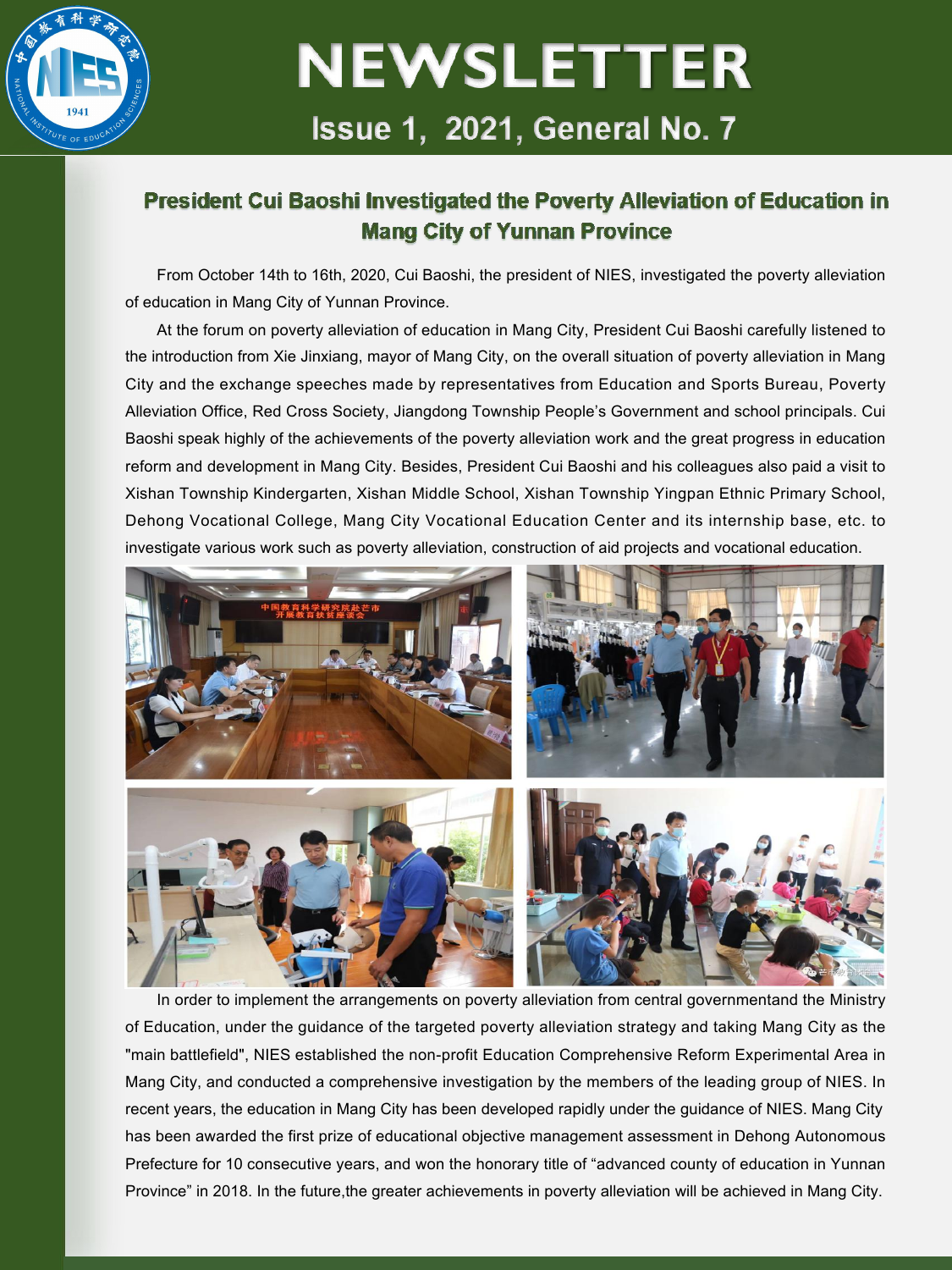

# **NEWSLETTER** Issue 1, 2021, General No. 7

### The Vocational Education Workshop was Held in Guangzhou

The Workshop on Improving the Quality of Vocational Education was held on 21st October, 2020 in Guangzhou, which was organized by NIES andGuangzhou Education Bureau. Ma Tao, Vice-president of NIES attended this workshop. A series of in-depth discussions on the theme of improving the quality of vocational education were conducted in the workshop. Prof. He Zhen, Director of Institute of Vocational and Adult Education.



Research in Beijing Normal University, proposed educational strategies for building a strong country through the development of skills. Prof. Liu Xiao, deputy director of School of Vocational Education in Zhejiang University of Technology, analyzed the logical relationship of subjects clustering among vocational education institutes. Prof. Zhang Hui, President of Hunan Sany Polytechnic College, concluded methods of subjects clustering. Prof. Du Yiping, deputy director of Vocational Education Research Center in Guangdong Academy of Education, presented on the teaching standards and methods of talents cultivation in vocational education. Prof. Zhang Laiyuan, former president of School of Art and Design in Guangzhou Panyu Polytechnic, discussed the pilot program of "one certificate of degree + several certificates of vocational skills". Dr. Wang Shu, associate research fellow in Vocational, Technical and Continuing Education Research Center of NIES, presented on the developing trend of secondary vocational education in the new era based on a nationwide empirical survey.

The workshop was organized both online and offline and attended by more than 110 participants including staff members from Guangzhou Education Bureau as well as presidents and teachers from secondary and higher vocational education institutes in Guangzhou. There are about 10,000 audiences watching the activities through the online live broadcasting.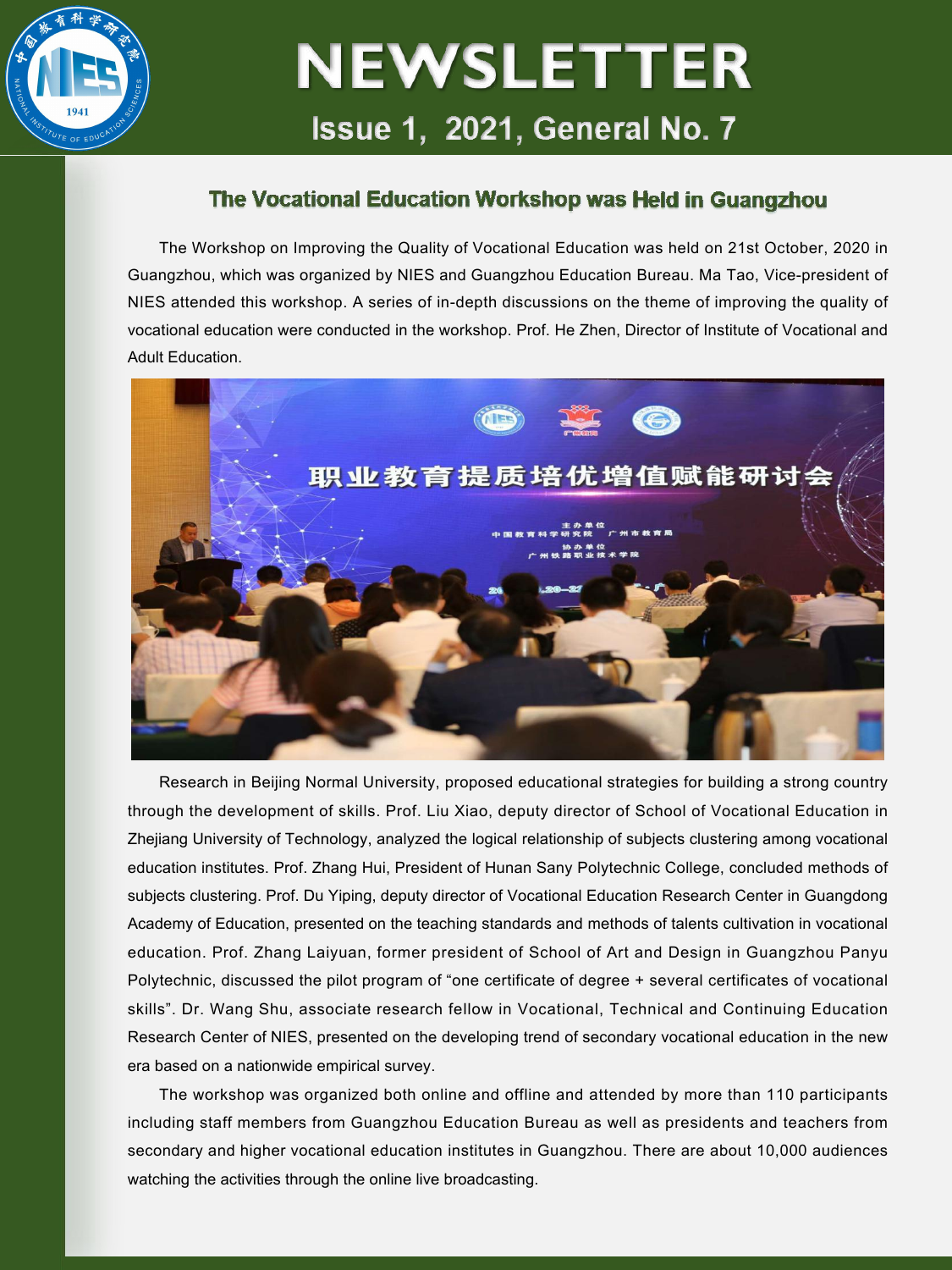

## **NEWSLETTER** Issue 1, 2021, General No. 7

### NIES Hosts the Second "Academic Brainstorming Forum"



The second "Academic Brainstorming Forum" was held on 21st October, 2020. Professor Li Liguo from School of Education, Remin University of China, and Dr. Hao Zhijun, research fellow from Curriculum and Pedagogy Research Center of NIES attended the meeting.

The speakers discussed with audience on the theme of "Challenges and solutions of education in the post-pandemic era". Dr. Niu Nansen, assistant research fellow in Basic Education Research Center of NIES, analyzed the purpose, content, methods, motivation and consequences of off-campus tutoring with "four dimensional learning theory" and proposed to establish off-campus tutoring system for primary and secondary schools. Dr. Gui Qingping, assistant research fellow from Higher Education Research Center of NIES, presented on the situation of online higher education during the pandemic and the future development trend, and suggested to enhance the development of standards and mutual recognition of credit, provide sufficient resources, facilitate the reform of management mechanism in higher education institutes. Dr. Zong Cheng, post-doc in Vocational, Technical, and Continuing Education Research Center of NIES, established the learning model of vocational education teaching resources database emphasizing learning behaviour, discovered the mechanism of learning behaviour and proposed to establish an effective and easy-to-use database. Dr. Yang Qing, associate research fellow in Curriculum and Pedagogy Research Center of NIES, analyzed the challenges of teaching in class during the pandemic and proposed that we should achieve multidimensional interactions among teachers and students with more in-depth teaching content to cultivate talents who can adapt themselves to the changing and complex environment. Dr. Zhou Yu, assistant research fellow in Physical, Health and Arts Education Research Center of NIES, presented on the situation of poor posture during the period of adolescents' body development and suggested that more social attention should give to the high incidence rate of poor posture, and that schools should play an important role in correcting the poor posture of school children. Dr. Xu Congcong, assistant research fellow in Department of International Exchange, delivered a presentation entitled "the application of law and risk-precaution of overseas branch campuses" and she suggested that dedicated higher-level regulations for branch campuses should be in place, and dispute settlement legal mechanism should be included in bilateral contracts while establishing branch campuses.

More than 80 participants including researchers, post-docs and visiting scholars attended the forum.